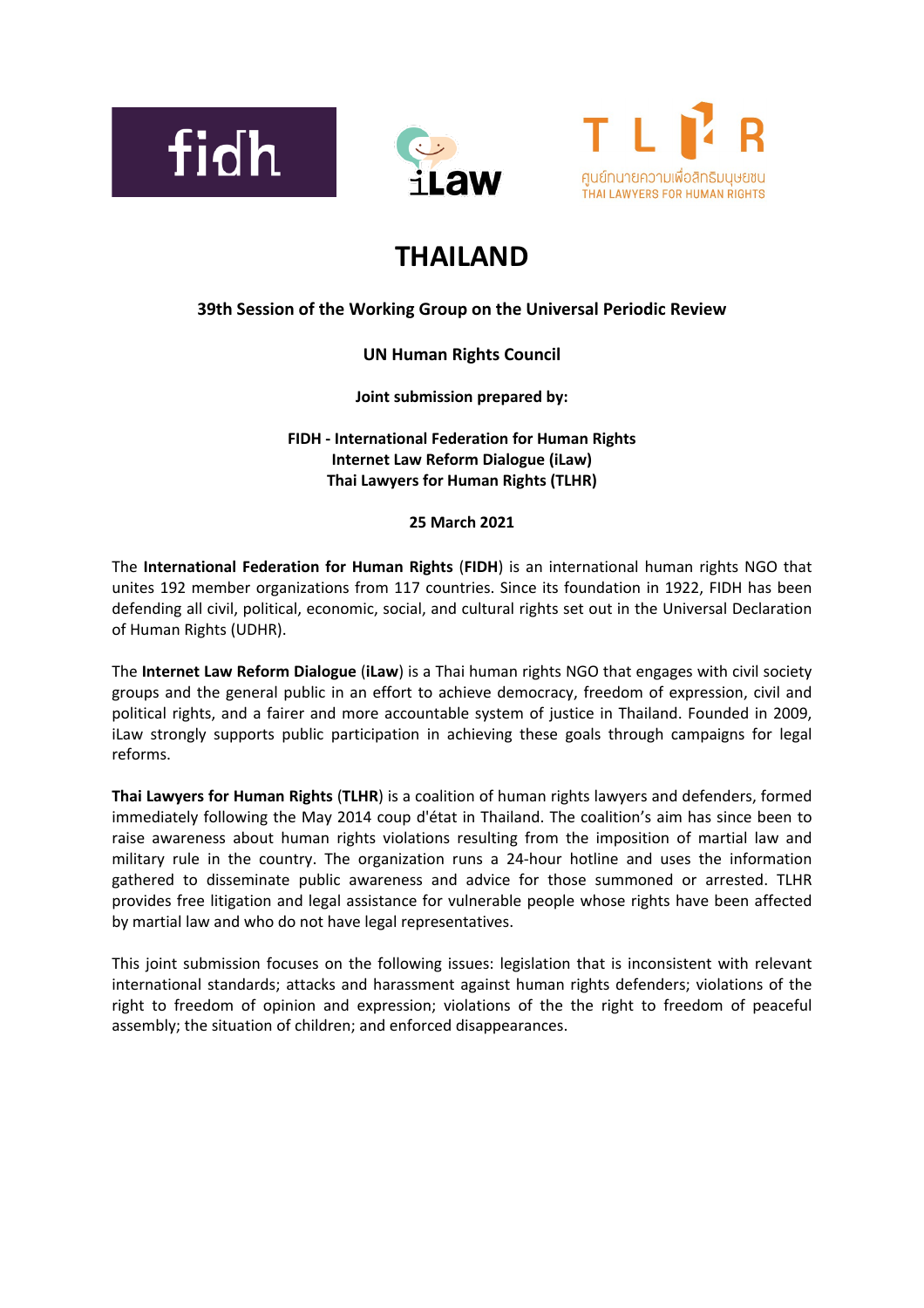# **Undemocratic Constitution enacted, repressive decrees still in force**

- 1. During Thailand'<sup>s</sup> second UPR, the government accepted two recommendations that called for inclusive and public debate on the draft Constitution and the referendum for its adoption. Both recommendations were not implemented.
- 2. Thailand'<sup>s</sup> current Constitution, promulgated on 6 April 2017, was adopted as <sup>a</sup> result of <sup>a</sup> process that was neither participatory nor inclusive. The Constitution was drafted by <sup>a</sup> 21 member Constitution Drafting Committee appointed by the ruling military junta, the National Council for Peace and Order (NCPO), without any meaningful public consultation and participation. Such process was in breach of Article 25 of the International Covenant on Civil and Political Rights (ICCPR), which guarantees the right to take part in the conduct of public affairs.
- 3. The process that led to the adoption of the Constitution was also inconsistent with other obligations under the ICCPR, particularly under Articles 19 and 21, which guarantee the right to freedom of opinion and expression, and the right to freedom of peaceful assembly, respectively.
- 4. The lead-up to the referendum on the draft Constitution, held on 7 August 2016, was characterized by severe restrictions on these rights. Public gatherings of more than four people were prohibited under Head of NCPO Order 3/2015. At least 177 individuals faced charges under this order for organizing or participating in public events or other campaigns that called on voters to reject the draft Constitution. In addition, the 2016 Referendum Act contained provisions that criminalized the expression of criticism of the draft Constitution. At least 25 people were charged under the Referendum Act, with almost all defendants eventually being acquitted and one receiving <sup>a</sup> two-year suspended prison sentence of four months and <sup>a</sup> 20,000-baht (US\$663) fine.
- 5. During Thailand'<sup>s</sup> second UPR, the government also accepted two recommendations that called for the new Constitution to be in line with the country'<sup>s</sup> obligations under international law. However, the Constitution contains several key provisions that are inconsistent with Article 25 of the ICCPR because they ensure that polls do not reflect the will of the electors.
- 6. Under Article 269, <sup>a</sup> "transition period" from 2019 to 2024, allows for <sup>a</sup> 250-member Senate dominated by NCPO appointees. In addition, Article 272 of the Constitution stipulates that during the "transition period" the Prime Minister should be nominated by <sup>a</sup> majority vote of <sup>a</sup> joint session of both houses of Parliament (the Senate and the 500-member House of Representatives).
- 7. This provision paved the way for NCPO Head General Prayuth Chan-ocha to become the prime ministerial candidate of the military-backed Palang Pracharat Party (PPP) and then win the vote to become Prime Minister despite the PPP having only 118 elected members in the House of Representatives. On 5 June 2019, General Prayuth received <sup>a</sup> total of 500 votes from the members of the House of Representatives and the Senate. Of all 250 Senators present, 249 voted for General Prayuth, while the Senate Speaker abstained.
- 8. Attempts led by civil society to amend the Constitution were blocked by the junta-appointed Senators. In 2020, amid public criticism of the undemocratic Constitution, <sup>a</sup> movement emerged to promote constitutional reform through civic participation. Thai civil society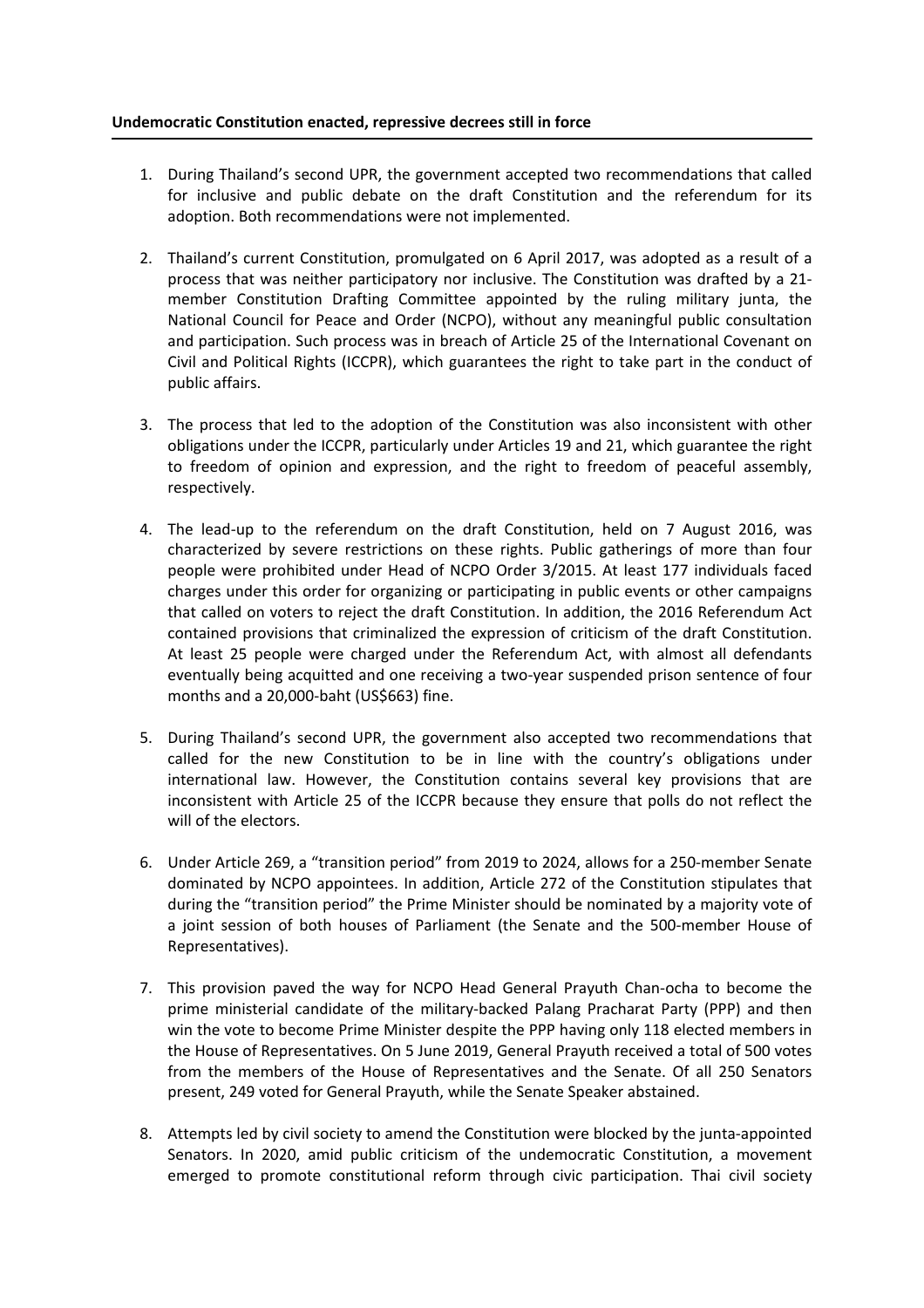launched <sup>a</sup> campaign to gather the minimum of 50,000 signatures required by the Charter to propose its amendment to Parliament. In August and September 2020, <sup>a</sup> civil society coalition collected 100,732 signatures, and the coalition'<sup>s</sup> representatives submitted the proposed draft amendments to Parliament on 22 September 2020. On 18 November 2020, the draft of Charter amendments proposed by civil society was rejected in Parliament due to insufficient support from Senators. Parliament overwhelmingly backed two other drafts proposed by various political parties, which enjoyed the government'<sup>s</sup> support.

- 9. During Thailand'<sup>s</sup> second UPR, the government received four recommendations that called for the repeal of Head of NCPO Order 3/2015, and an additional recommendation that called for the repeal of all NCPO orders that were inconsistent with Thailand'<sup>s</sup> human rights obligations. The government stated that it was "not ready to accept these recommendations at this stage."
- 10. In the lead-up to the March 2019 general election, NCPO Head General Prayuth Chan-ocha repealed <sup>a</sup> number of decrees that unduly restricted the right to freedom of peaceful assembly and the right to freedom of association. Most notably, Head of NCPO Order 22/2018, issued on 11 December 2018, repealed Article 12 of Head of NCPO Order 3/2015, which banned political gatherings of more than four people and prescribes prison terms of up to six months or <sup>a</sup> 10,000-baht (US\$332) fine, or both, for violators. From April 2015 to December 2018, at least 428 individuals were charged under Order 3/2015 and at least 28 of them were found guilty of violating the order and sentenced to suspended prison sentences ranging from <sup>45</sup> days to four months, and fines ranging from 2,500 baht (US\$83) to 5,000 baht (US\$166).
- 11. In some cases, Thai courts allowed prosecutions for violation of Head of NCPO Order 3/2015 after its revocation. At the time of this submission, proceedings against at least 38 individuals, stemming from Head of NCPO Order 3/2015, are ongoing.
- 12. On 9 July 2019, General Prayuth issued Order 9/2019, which resulted in the repeal of 66 NCPO decrees. However, at least another 65 remained in effect.<sup>1</sup> Among the repressive decrees that remain in force are Orders 3/2015 and 13/2016. Article 6 of Order 3/2015 stipulates that authorities can summon individuals to report themselves to unrecognized places of detention and detain them without any judicial oversight for up to seven days in relation to the alleged commission of certain offenses. Similarly, Order 13/2016 grants authorities sweeping law enforcement powers to prevent and suppress certain crimes. Authorities can detain individuals up to seven days in unrecognized places of detention without judicial oversight.
- 13. The deprivation of liberty of persons for up to seven days in unrecognized places of detention, without judicial oversight, increases the risk of human rights abuses, including torture and enforced disappearance. The lack of judicial review of the deprivation of liberty is contrary to the rights to an effective remedy and to <sup>a</sup> fair trial, which are guaranteed by Articles 2, 9, and 14 of the ICCPR.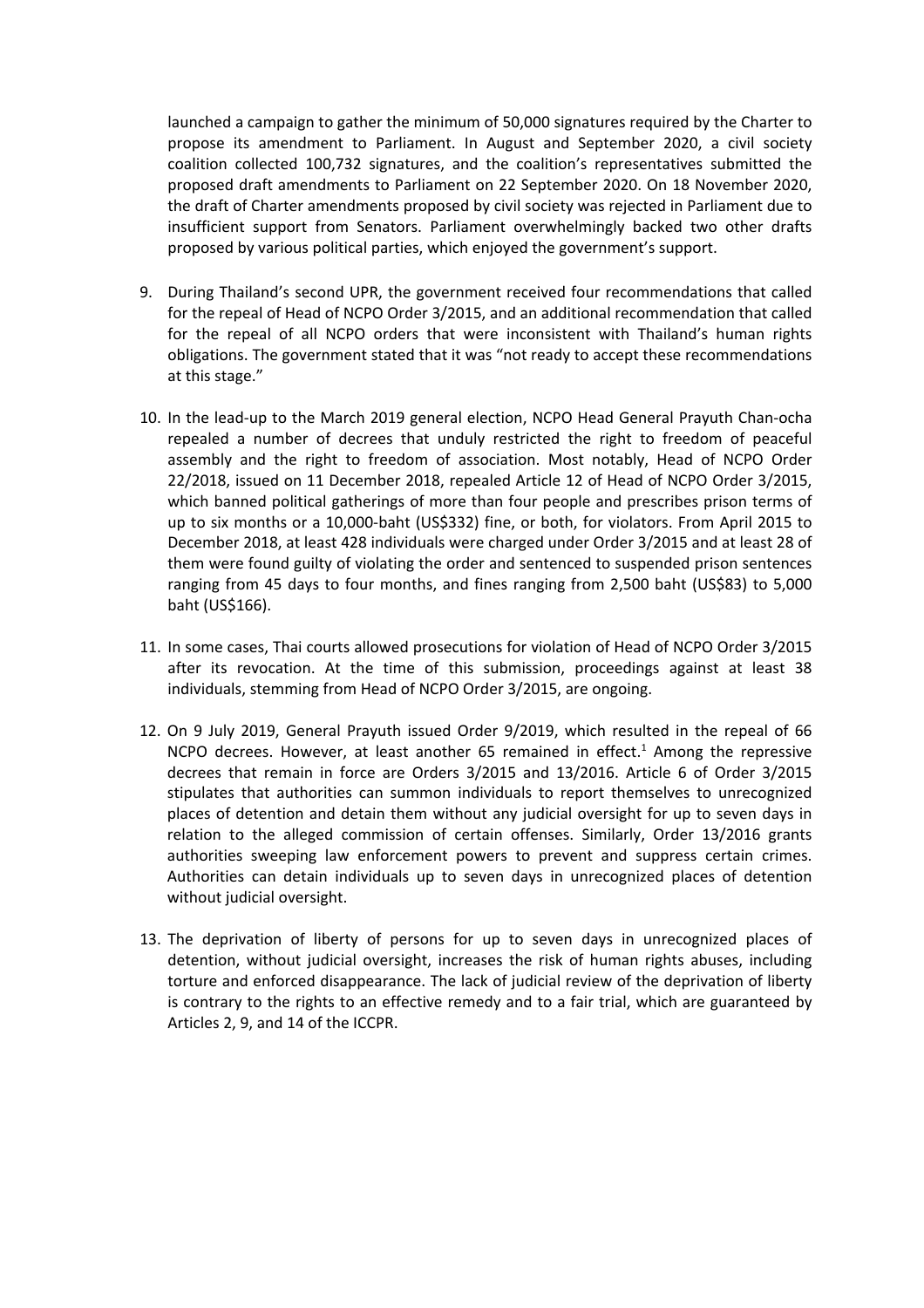# **Recommendations:**

- $\bullet$  Ensure that the process of amending the 2017 Constitution is conducted in <sup>a</sup> participatory and inclusive manner, through genuine consultation of, and meaningful engagement with, civil society.
- Revoke all remaining NCPO decrees that are inconsistent with obligations under human rights treaties to which Thailand is <sup>a</sup> state party, including Head of NCPO Orders 3/2015 and 13/2016.
- Immediately drop all proceedings stemming from charges under Head of NCPO Order 3/2015.

# **Human rights defenders attacked, harassed, criminalized**

- 14. During Thailand'<sup>s</sup> second UPR, the government accepted six recommendations it received concerning the protection of human right defenders, including those that called for adequate investigations into all attacks perpetrated against them.
- 15. The government'<sup>s</sup> commitment was inconsistent with the authorities' systematic attacks and harassment against human rights defenders during Thailand'<sup>s</sup> second UPR cycle. Such attacks were particularly severe against pro-democracy activists.
- 16. Pro-democracy activist Sirawith Seritiwat was attacked by groups of unknown assailants on two separate occasions, on 2 and 28 June 2019, in Bangkok. As <sup>a</sup> result of the injuries sustained during the second attack, he was admitted to an intensive care unit. Another prodemocracy activist, Ekachai Hongkangwan, was physically attacked by unknown individuals at least seven times and his car was damaged in two arson attacks between January 2018 and May 2019 in Bangkok. In all but two incidents, authorities failed to identify perpetrators and hold them accountable.
- 17. Human rights defenders were also subjected to systematic criminalization which included arbitrary arrests, prosecutions, and arbitrary detentions - for their work. Many of them face multiple prosecutions that include criminal charges of lèse-majesté and sedition and, if found guilty, long prison terms. For example, human rights lawyer and pro-democracy activist Anon Nampa faces <sup>a</sup> total of 21 lèse-majesté and sedition charges. Pro-democracy activists Parit Chiwarak, Panupong Chadnok, Somyot Prueksakasemsuk, Jatupat Boonpattararaksa, and Patiwat Saraiyaem face <sup>a</sup> total of 34, 16, four, three, and two lèsemajesté and sedition charges, respectively. All six human rights defenders were detained at various prisons pending trials at the time of this submission.
- 18. Women human rights defenders, who played <sup>a</sup> key role in organizing and leading the peaceful pro-democracy demonstrations in 2020, were systematically targeted by both state and non-state actors for their activism. They were subjected to the same types of human rights violations for exercising their freedoms of expression and peaceful assembly as male activists. However, they were also exposed to additional gender-based attacks and harassment.
- 19. Authorities criminalized their activism through the use of repressive laws and decrees that do not conform to international standards. For example, pro-democracy female activist Panusaya Sitijirawattanakul faces <sup>a</sup> total of 15 charges, including under Articles 112 and 116 of the Criminal Code, in connection with her participation in the peaceful protests. Ms. Panusaya was detained at Bangkok'<sup>s</sup> Central Women'<sup>s</sup> Correctional Institution pending trial,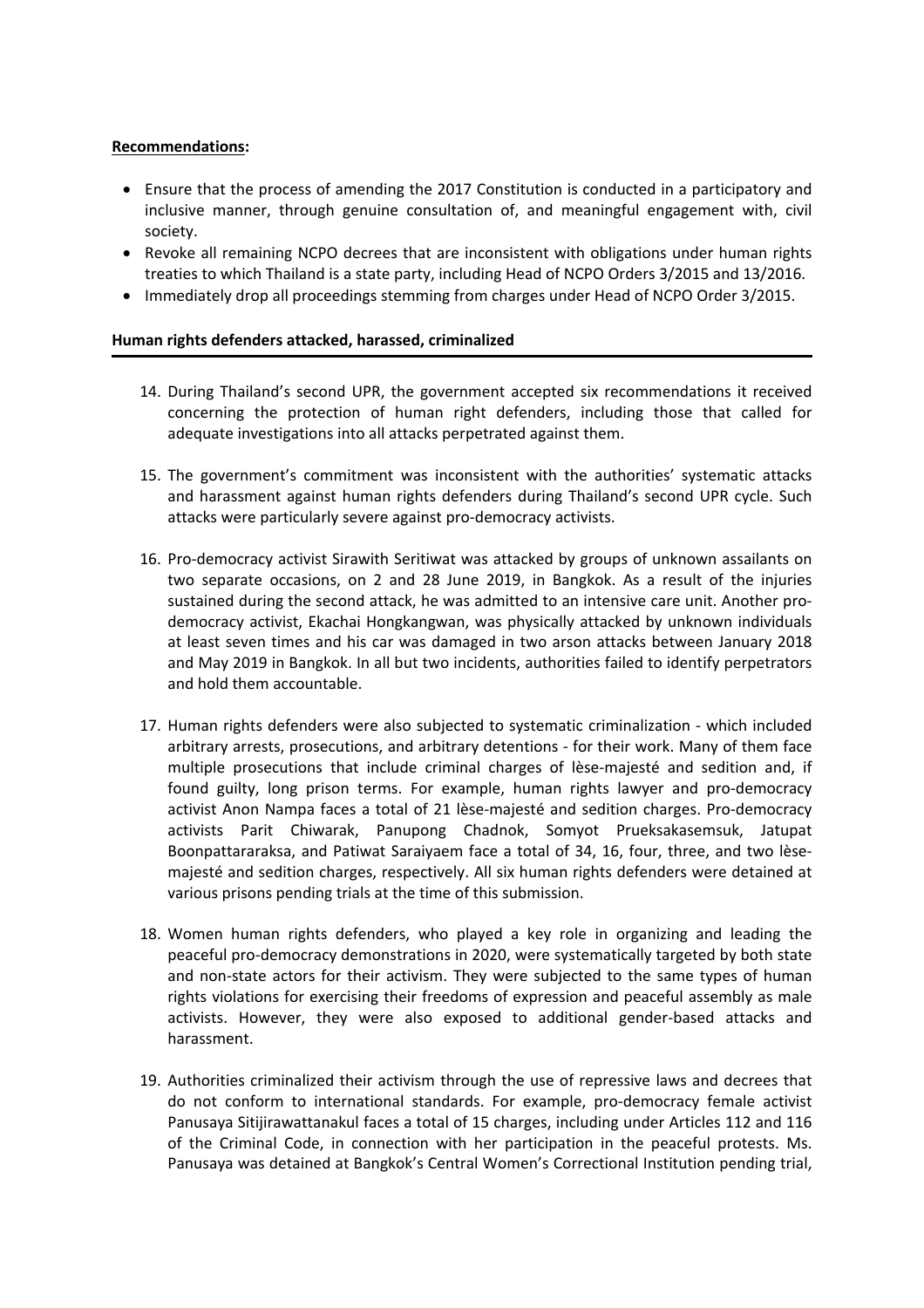at the time of this submission.

20. Authorities also subjected women human rights defenders to frequent harassment, intimidation, and surveillance. This type of harassment and intimidation was extended to their family members as <sup>a</sup> way to discourage women human rights defenders from carrying out their work or participating in the protests. Women human rights defenders reported gender-specific attacks mostly taking the form of verbal abuse and online attacks and harassment directly aimed at them simply because of their gender and gender expression.

# **Recommendations:**

- Conduct thorough, impartial, and effective investigations into attacks against human rights defenders and hold the perpetrators accountable.
- Ensure <sup>a</sup> safe and enabling environment for human rights defenders to exercise their rights and put an end to all acts of harassment, including at the judicial level, against them.
- Refrain from arresting, detaining, and prosecuting human rights defenders for the legitimate and peaceful exercise of their rights in accordance with international human rights instruments.
- Protect women human rights defenders from gender-specific attacks and other acts of harassment and intimidation perpetrated by both state and non-state actors, including online.
- Extend an official invitation and arrange <sup>a</sup> country visit for the UN Special Rapporteur on the Situation of Human Rights Defenders during the third UPR cycle.

# **Repressive laws enforced to unduly restrict the right to freedom of opinion and expression**

- 21. During Thailand'<sup>s</sup> second UPR, the government accepted 11 recommendations that called for the respect of the right to freedom of opinion and expression. However, these recommendations have not been fully implemented.
- 22. Thai authorities have continued to unduly restrict the right to freedom of opinion and expression through the enforcement of laws and decrees that are inconsistent with the country'<sup>s</sup> obligations under international law, notably the ICCPR and the International Covenant on Economic, Social, and Cultural Rights (ICESCR).
- 23. Legislation that is inconsistent with international human rights standards and breaches Thailand'<sup>s</sup> obligations under international law include: Articles 112 (lèse-majesté), 116 (sedition), 326 (defamation), and 328 (libel) of the Criminal Code; and Article 14 of the Computer Crimes Act. In addition, Article 5 of Head of NCPO Order 3/2015, issued on 1 April 2015, has not been repealed and remains in force beyond the NCPO'<sup>s</sup> dissolution in July 2019. Article 5 empowers the authorities to issue orders that prohibit "the propagation of news or the sale of distribution of any book publication or any other media which contains [...] information that is intentionally distorted to cause public misunderstanding that affects national security or public order."
- 24. During Thailand'<sup>s</sup> second UPR, the government did not accept 14 recommendations to review, amendment, or repeal laws and decrees that were inconsistent with international standards concerning the right to freedom of opinion and expression.
- 25. Article 14 of the Computer Crimes Act is notably related to offenses that involve: (1) the import to <sup>a</sup> computer system of "forged" or "distorted" information "that is likely to cause damage to the public"; (2) "false computer data in <sup>a</sup> manner that is likely to damage the maintenance of national security, public safety, national economic security or public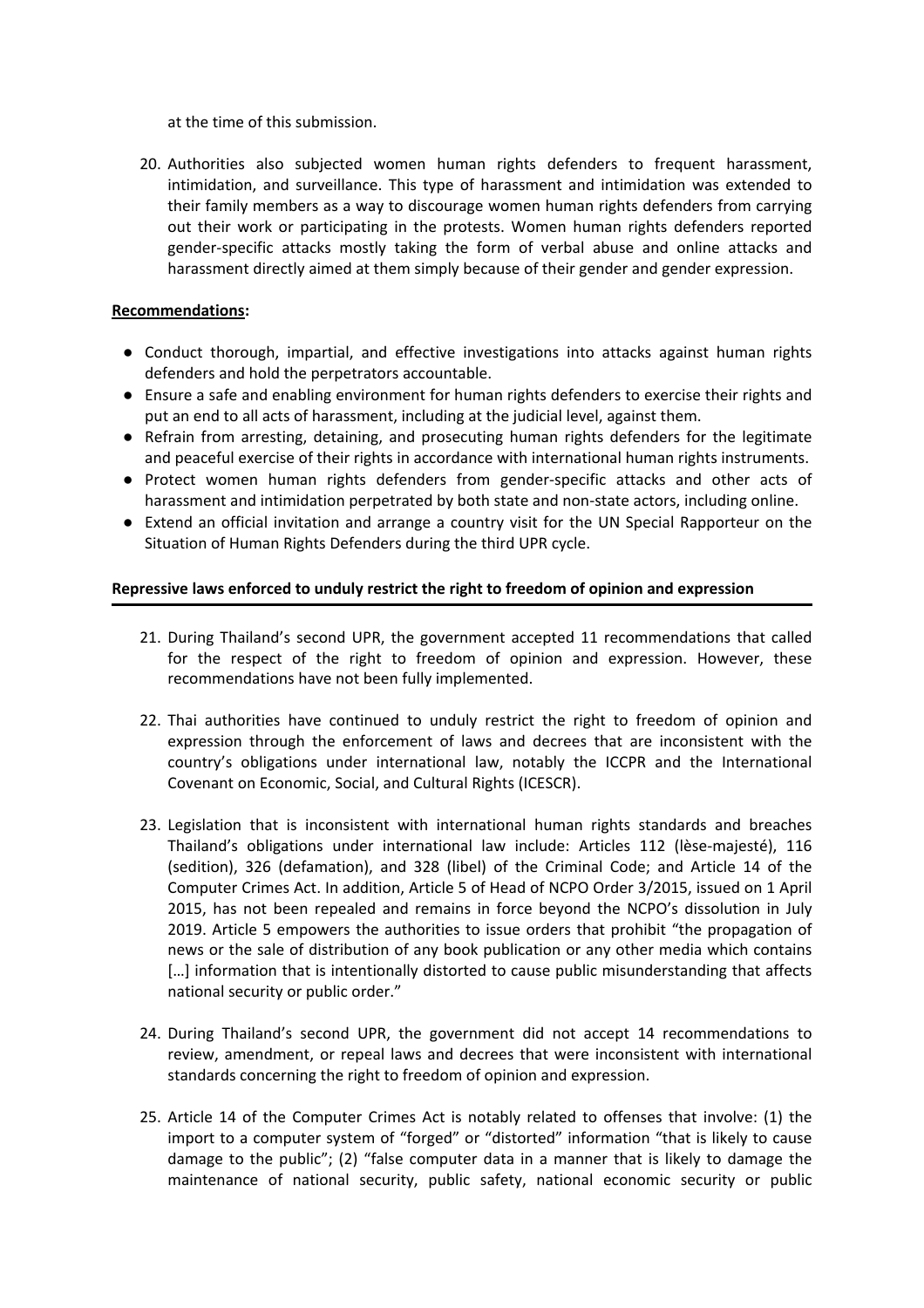infrastructure serving national public interest or cause panic in the public"; and (3) "any computer data which is an offense about the security of the Kingdom or is an offense about terrorism." Individuals found guilty of violating Article 14 of the Computer Crimes Act face up to five years in prison or <sup>a</sup> 100,000 baht (US\$3,317) fine, or both.

- 26. The vague and sweeping definitions of offenses described by Article 14 of the Computer Crimes Act have been routinely used to criminalize the peaceful and legitimate expression of opinions (including criticism of the government and the Thai monarchy) online, particularly on social media platforms. Between May 2014 and April 2020, at least 239 individuals were charged under the Computer Crimes Act for expressing critical opinions about the NCPO, military authorities, and the monarchy.
- 27. Article 116 of the Criminal Code prescribes jail terms of up to seven years for individuals found guilty of expressing an "opinion or criticism in order: (a) to bring about <sup>a</sup> change in the laws or the government by the use of coercion or violence, (b) to create confusion or disaffection among the people to the point of causing unrest in the kingdom, or (c) to have people violate the law."
- 28. During NCPO rule, from May 2014 to July 2019, at least 124 people were charged for violating Article 116. Most of these prosecutions stemmed from peaceful and legitimate criticism of the NCPO'<sup>s</sup> policies and actions. After the dissolution of the NCPO in July 2019, authorities continued to take legal action under Article 116. From July 2019 to March 2021, at least 105 individuals were charged with violating Article 116. During October 2020 alone, at least 46 people were charged under Article 116 in connection with cases stemming from speeches made by activists and other participants during pro-democracy protests.
- 29. Defamation provisions in the Criminal Code continued to be used against human rights defenders and journalists. For example, between 2016 and 2020, Thai poultry company Thammakaset filed <sup>a</sup> total of 37 criminal cases under Articles 326 and 328 of the Criminal Code against 22 defendants, including human rights defenders, workers, and journalists, for alleged defamation of the company. The complaints stemmed from the defendants' documentation, communication, and advocacy in connection with labor rights violations allegedly committed by Thammakaset.
- 30. During Thailand'<sup>s</sup> second UPR, the Thai government did not accept seven recommendations that called for the repeal or amendment of Article 112 of the Criminal Code (lèse-majesté) and to end its abuse to limit freedom of expression. It also "noted" an additional recommendation that called for the abolition of mandatory minimum jail sentences under Article 112.
- 31. Article 112 of Thailand'<sup>s</sup> Criminal Code imposes jail terms for those who defame, insult, or threaten the King, the Queen, the Heir to the throne, or the Regent. Persons found guilty of violating Article 112 face prison terms of three to 15 years for each count. Any person can file <sup>a</sup> lèse-majesté complaint under Article 112. Amid Thailand'<sup>s</sup> ongoing political turmoil, individuals have used lèse-majesté complaints to attack political opponents.
- 32. During Thailand'<sup>s</sup> second UPR, authorities continued to arrest, detain, prosecute, and imprison individuals for alleged violations of Article 112. Approximately 50 people were arrested and 14 were sentenced to prison terms under Article 112. Thailand also recorded the two longest prison sentences ever imposed under Article 112. On 9 June 2017, the Bangkok Military Court found Wichai Thepwong guilty on 10 counts of lèse-majesté for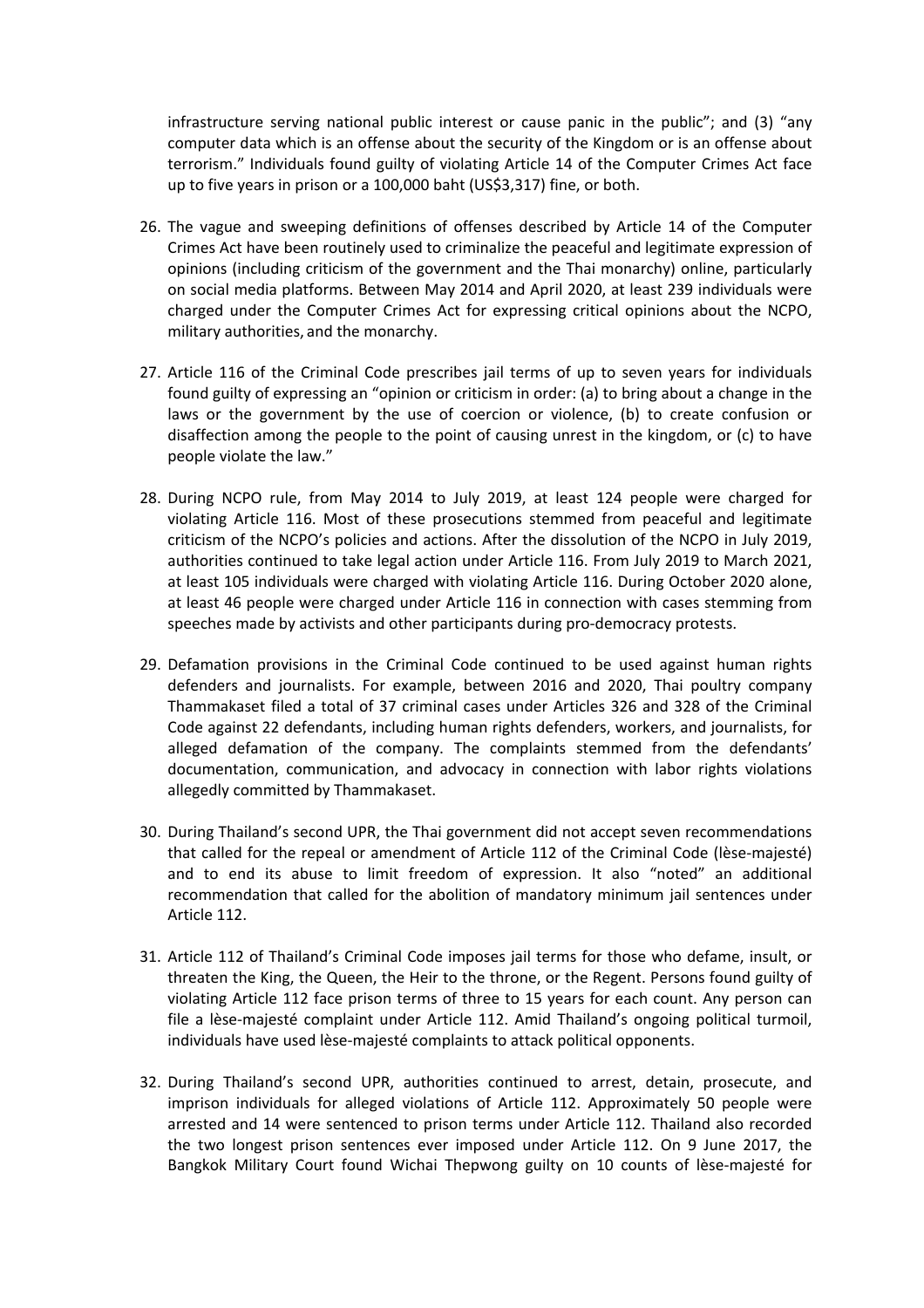posting photos and comments deemed defamatory to the monarchy on Facebook in December 2015. The court sentenced him to 70 years in prison, reduced to 35 years, in consideration of his guilty plea. In January 2021, the Bangkok Criminal Court sentenced Anchan Preelert to 87 years in prison on 29 counts of lèse-majesté over online posts. Her sentence was reduced to 43 years and six months, in consideration of her guilty plea. Overall, only four defendants, charged on blatantly outlandish lèse-majesté charges, were acquitted during the reporting period.

- 33. A first wave of arrests, prosecutions, and detentions under Article 112, which began following the May 2014 coup d'état, continued up to January 2018. In early 2018, the Office of Attorney General issued prosecutorial guidelines in order to curb the use of Article 112. This policy change might have been linked to the will of King Rama X, who, according to Prime Minister Prayuth Chan-ocha, had "mercy and asked that it [Article 112] not be used."
- 34. Instead of using Article 112, from February 2018 to October 2020, authorities resorted to Article 116 of the Criminal Code and Article 14 of the Computer Crimes Act to take legal action against individuals who express their criticism of the monarchy. During this period, several individuals were initially charged under Article 112 by the police. However, the charges were later changed to alleged violations of the Computer Crimes Act and Article 116 of the Criminal Code.
- 35. The second wave of lèse-majesté arrests, prosecutions, and detentions began in late November 2020, shortly after Prime Minister Prayuth stated that Article 112 would be among "all laws and articles" to be enforced against pro-democracy protesters, who had increasingly called for the reform of the monarchy.
- 36. From 24 November to 25 March 2020, at least 77 individuals were charged under Article 112. In the overwhelming majority of these cases, those charged were pro-democracy activists and protest participants who had made public comments on the Thai monarchy during protests or on social media platforms. As of 25 March 2020, at least 12 of them were detained pending trial. Some of them face multiple charges under Article 112 in connection with multiple cases. The criminalization of participants in the pro-democracy protest under Article 112 did not spare children. At least six minors were charged with lèse-majesté for the exercise of their right to freedom of expression in connection with the protests.
- 37. Lèse-majesté defendants awaiting trial were consistently denied their fundamental right to liberty. In many cases, courts repeatedly refused to release lèse-majesté defendants on bail and justified such decision arguing that defendants were <sup>a</sup> flight risk, might cause further harm, and could repeat the offense if they were to be freed. The courts' frequent denial of bail for alleged lèse-majesté violators is in violation of Article 9 of the ICCPR, which elucidates the principle that release must be the rule and detention the exception for individuals awaiting trial.

# **Recommendations:**

- Amend Articles 326 and 328 of Thailand'<sup>s</sup> Criminal Code with <sup>a</sup> view to abolish the criminal offenses of defamation and libel.
- Amend the Computer Crimes Act to remove prison terms for offenses stemming from the legitimate exercise of the right to freedom of opinion and expression.
- Immediately repeal Article 5 of Head of NCPO Order 3/2015.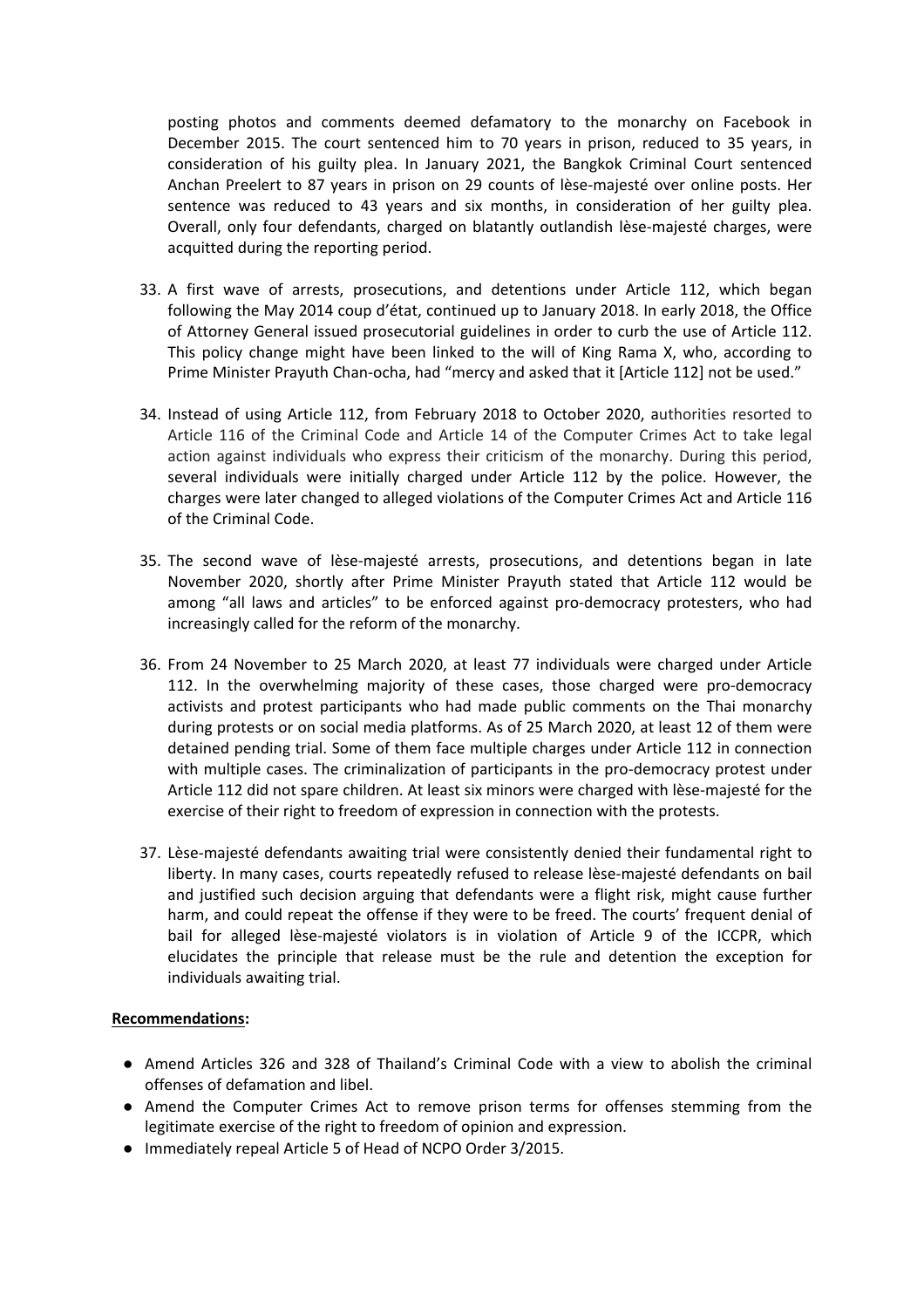- End arrests, prosecutions, and detentions under laws that are inconsistent with Thailand'<sup>s</sup> international legal obligations with regard to the right to freedom of opinion and expression, including Articles 112, 116, 326, and 328 of the Criminal Code, and Article 14 of the Computer Crimes Act.
- Amend Article 112 of Thailand'<sup>s</sup> Criminal Code to remove prison terms for offenses stemming from the legitimate exercise of the right to freedom of opinion and expression.
- Guarantee the right to a fair trial for lèse-majesté defendants, including the right to bail.
- Establish <sup>a</sup> moratorium on prosecutions under Article 112 of individuals who are merely exercising their fundamental right to freedom of opinion and expression.
- Immediately release all individuals imprisoned under Article 112 for the mere exercise of their fundamental right to freedom of opinion and expression.
- Reserve the sole power to file complaints under Article 112 to the Bureau of the Royal Household.
- Arrange <sup>a</sup> country visit for the UN Special Rapporteur on the promotion and protection of the right to freedom of opinion and expression during the third UPR cycle.
- Ratify the Optional Protocol to the ICCPR during the third UPR cycle.

# **Right to freedom of peaceful assembly curbed**

- 38. During Thailand'<sup>s</sup> second UPR, the government accepted two recommendations that called for the respect of the right to freedom of peaceful assembly. Despite this commitment, several laws and decrees imposed unnecessary and disproportionate restrictions on the exercise of the right to freedom of peaceful assembly. In addition, law enforcement officials often disregarded relevant international standards in the policing of assemblies.
- 39. After the revocation of Article 12 of Head of NCPO Order 3/2015 on 11 December 2018,<sup>2</sup> authorities invoked other laws and decrees to unduly limit the exercise of the right to freedom of peaceful assembly. Police consistently used the Public Assembly Act to place restrictions on political activities and peaceful public gatherings. In addition, the law was used numerous times by the authorities to interfere with public demonstrations, including intimidating or discouraging protest organizers and participants, closing protest venues, and monitoring protest activities.
- 40. The Public Assembly Act imposes overly burdensome requirements for organizers of protests and unnecessary restrictions on participants in <sup>a</sup> manner that is inconsistent with relevant international standards, including Article 21 of the ICCPR and the UN Human Rights Committee'<sup>s</sup> General Comment No. 37. For example, public assembly organizers are required to provide police notice and information of the planned event at least 24 hours in advance. Failure to provide such notification results in the assembly being illegal. The Act bans demonstrations within <sup>a</sup> 150-meter radius of royal palaces, or within the compounds of Government House, Parliament, and courthouses, unless <sup>a</sup> specific area has been authorized and designated by the authorities. It also prohibits rallies from 6pm to 6am and bars protesters from blocking entrances or creating <sup>a</sup> disturbance at government offices, airports, seaports, train and bus stations, hospitals, schools, and embassies. Violators of the law face prison terms of up to five years and/or fines of up to 100,000 baht (US\$3,317).
- 41. From December 2018 to March 2020, at least 40 people were charged under the Public Assembly Act. The enforcement of the Public Assembly Act increased dramatically during the nationwide pro-democracy protests in 2020, when at least 67 people were charged under the Act.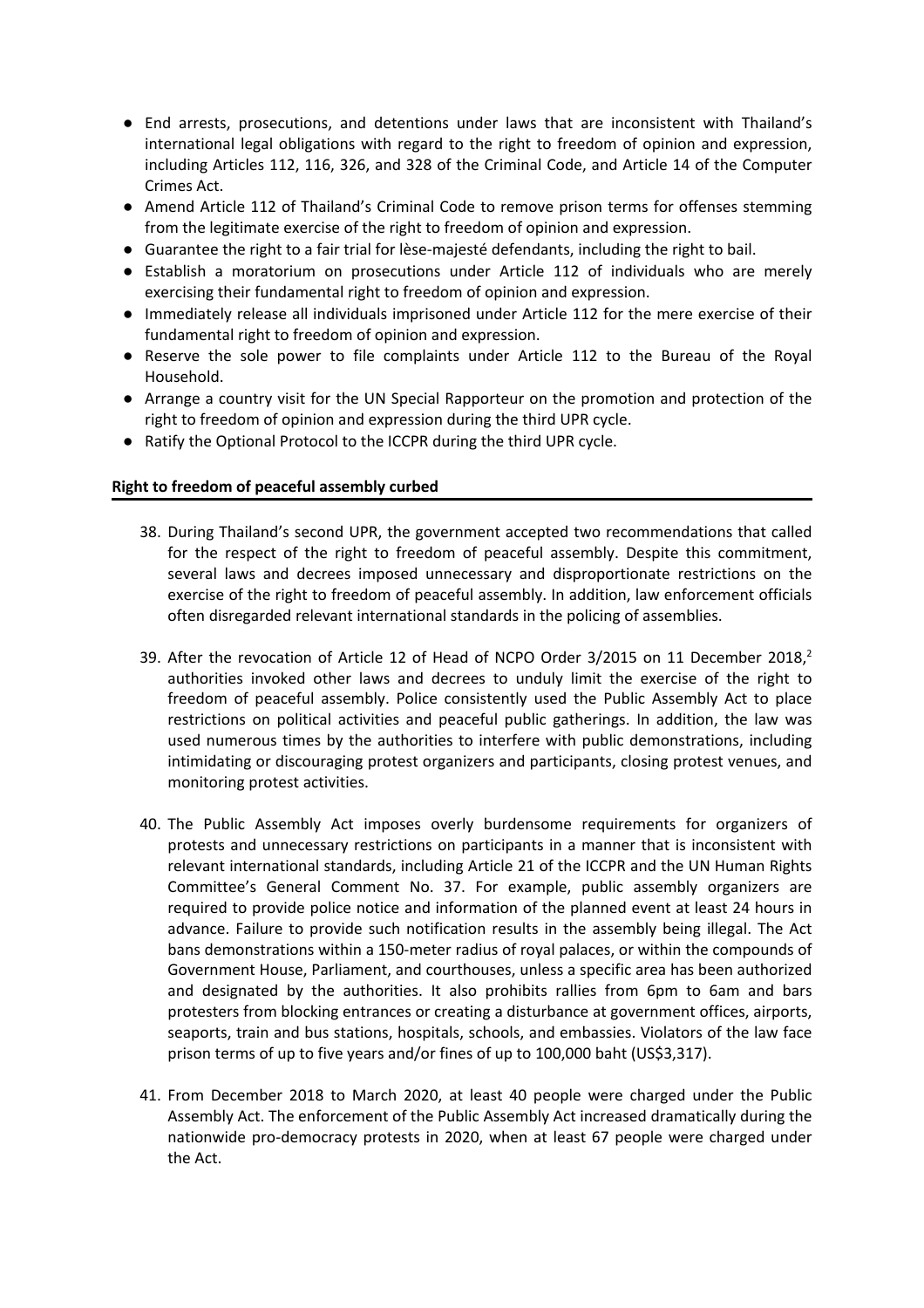- 42. Participants in pro-democracy protests also faced legal action as <sup>a</sup> result of sweeping restrictions that the government imposed in an effort to control the spread of COVID-19. Article 9 of the Emergency Decree on Public Administration in the State of Emergency ("Emergency Decree"), enacted on 26 March 2020, prohibits public assemblies and punishes violators with penalties of up to two years in prison or <sup>a</sup> fine of up to 40,000 baht (US\$1,327). As of the date of this submission, the Emergency Decree remained in force. The ban on public assemblies was temporarily lifted on 1 August 2020 and re-imposed on 25 December 2020. A Severe State of Emergency - supposedly dictated by the political situation and unrelated to the COVID-19 pandemic - was imposed in Bangkok from 15 to 22 October 2020.
- 43. From March 2020 to March 2021, at least 393 individuals were charged for alleged violations of the Emergency Decree. In addition, the Public Assembly Act was used in conjunction with the Emergency Decree to press charges against protesters, despite the Act'<sup>s</sup> explicit inapplicability during the period of enforcement of the Emergency Decree. At least 70 individuals were charged under both the Public Assembly Act and the Emergency Decree during the same period.
- 44. As the peaceful pro-democracy protests gathered momentum, demonstrators were met with unnecessary and disproportionate force by police on numerous occasions, resulting in dozens of injured among the demonstrators. Between October 2020 and March 2021, police used water cannons to disperse participants in five protests in Bangkok. Police also used tear gas against protesters in three of these protests and rubber bullets in two of them.
- 45. The violent dispersal of peaceful protests is inconsistent with various international standards related to the right to freedom of peaceful assembly, such as: Article 21 of the ICCPR; Article 15 of the Convention on the Rights of the Child; the UN Human Rights Committee'<sup>s</sup> General Comment No. 37 on Article 21 of the ICCPR; the Basic Principles on the Use of Force and Firearms by Law Enforcement Officials; and the UN Human Rights Guidance on Less-Lethal Weapons in Law Enforcement.

# **Recommendations:**

- Amend the Public Assembly Act to bring it into line international standards, particularly General Comment No. 37 on Article 21 of the ICCPR.
- Immediately revoke provisions of the Emergency Decree and other orders that impose sweeping restrictions on the right to freedom of peaceful assembly.
- Provide the necessary training for law enforcement authorities with regard to the application of the relevant international standards related to the policing of assemblies.
- Refrain from using disproportionate and unnecessary force in the policing of assemblies and ensure that authorities' use of force strictly complies with international standards, including the UN Basic Principles on the Use of Force and Firearms by Law Enforcement Officials and the UN Human Rights Guidance on Less-Lethal Weapons in Law Enforcement.
- Arrange <sup>a</sup> country visit for the UN Special Rapporteur on the rights to freedom of peaceful assembly and of association during the third UPR cycle.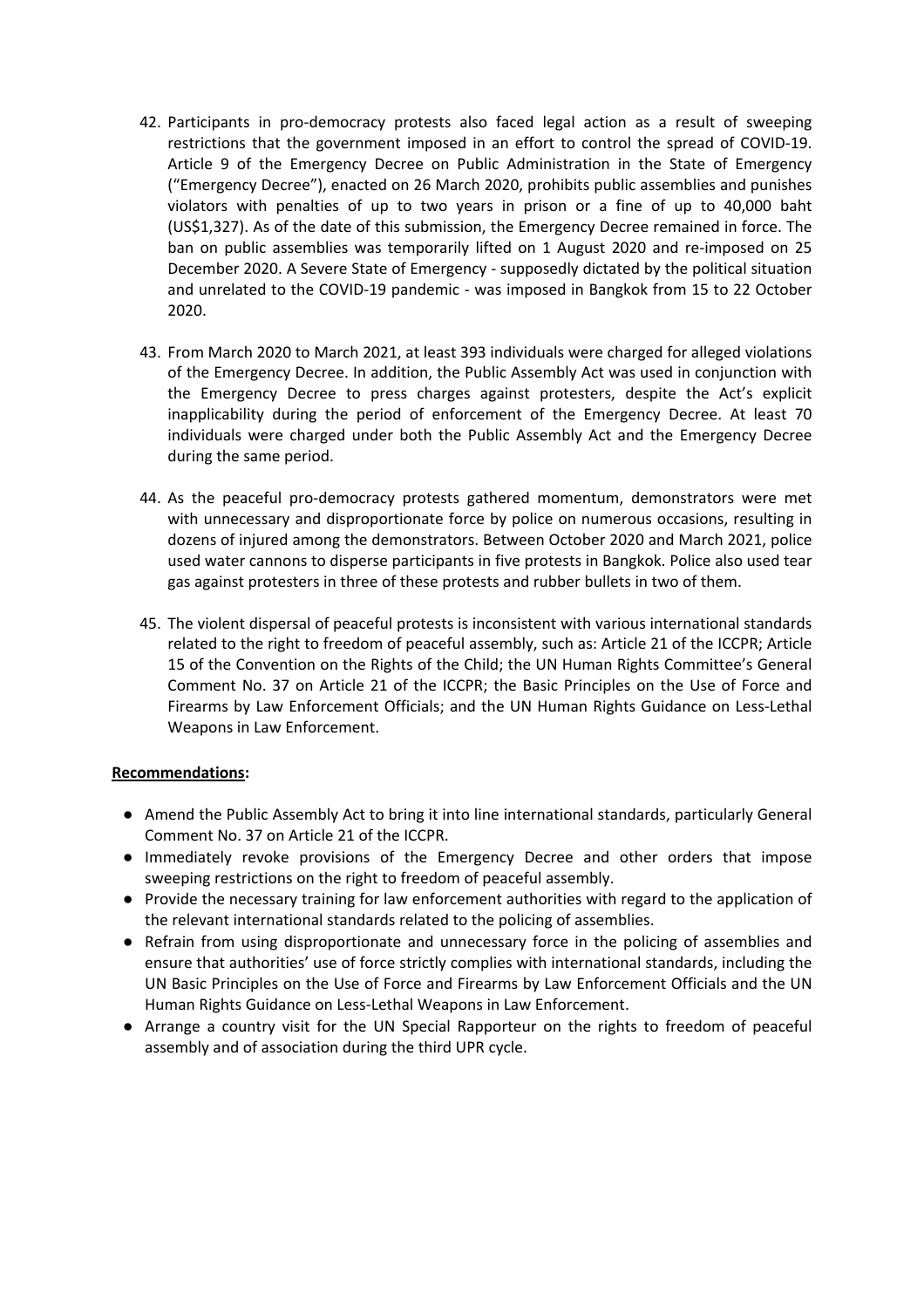# **Children targeted for exercising their rights to freedom of expression and peaceful assembly**

- 46. Students across schools nationwide took <sup>a</sup> leading role in the pro-democracy demonstrations that began in Thailand in February 2020. In addition to expressing criticism of the government and calling for the reform of the monarchy, students also campaigned for the reform of the country'<sup>s</sup> outdated educational system and rules, including gender-biased school uniforms and haircuts. Student rights groups also organized protests at the Ministry of Education and various high schools in Bangkok and other provinces calling for an end to abuse and mistreatment by teachers and the protection of LGBTIQ students.
- 47. Throughout the protests in 2020, authorities subjected many student leaders, including children, to frequent harassment, intimidation, and surveillance. Students reported police went to their school or university to monitor their activities, asked for their identification from their teachers, or pressured people in the school'<sup>s</sup> administration to take measures against them. Ahead of planned pro-democracy protests in Bangkok and elsewhere on 19 September 2020, authorities sent letters to heads of universities, summoning students to meetings where they were told to stop students demanding reform of the monarchy. They were also asked to draw up <sup>a</sup> list of students who could cause trouble.
- 48. Schools also imposed severe restriction on the students' rights to freedom of expression and peaceful assembly. Schools prohibited students from flashing the three-finger salute, wearing white bows, or participating in political activities. In some cases, teachers punished students who expressed support for the pro-democracy movement by hitting them, aggressively scolding them, or threatening them with expulsion. In other cases, school authorities sought to prevent students from organizing protests by declaring <sup>a</sup> holiday or organizing other competing activities on the days of planned demonstrations.
- 49. Student protests intensified after the temporary lifting of the ban on public gatherings under the Emergency Decree. Between 18 July and 10 October 2020, 74 protests occurred within the premises of educational institutions (43 on university campuses and 31 in high schools).
- 50. Authorities escalated legal actions against prominent student leaders in an attempt to stop students, including children, from participating in the protests. Between 18 July 2020 and 24 March 2021, at least 23 minors were prosecuted in connection with their participation in pro-democracy protests. Seventeen of them were detained by police without arrest warrants and/or without being informed of the reasons for their arrest. One faced charges of sedition (Article 116 of the Criminal Code), and six were charged with lèse-majesté (Article 112 of the Criminal Code). Eight were charged under various legal provisions, such as the Emergency Decree, the Severe State of Emergency in Bangkok, the Public Assembly Act, and the Communicable Diseases Act. Some were also charged and fined under the Maintenance of the Cleanliness and Orderliness Act.
- 51. In cases involving students under the age of 18, these measures violated the fundamental rights of children and Thailand'<sup>s</sup> obligations under the Convention on the Rights of the Child (CRC), to which Thailand is <sup>a</sup> state party. Children'<sup>s</sup> rights to freedom of expression and peaceful assembly are enshrined in Articles 13 and 15 of the CRC, respectively. In addition, under Article 37 of the CRC, the arrest, detention, or imprisonment of <sup>a</sup> child shall be treated as <sup>a</sup> measure of last resort and for the shortest period of time. Lastly, Article 4 of the CRC stipulates that the best interests of the child shall be <sup>a</sup> "primary consideration" in all actions concerning children undertaken by courts and administrative authorities.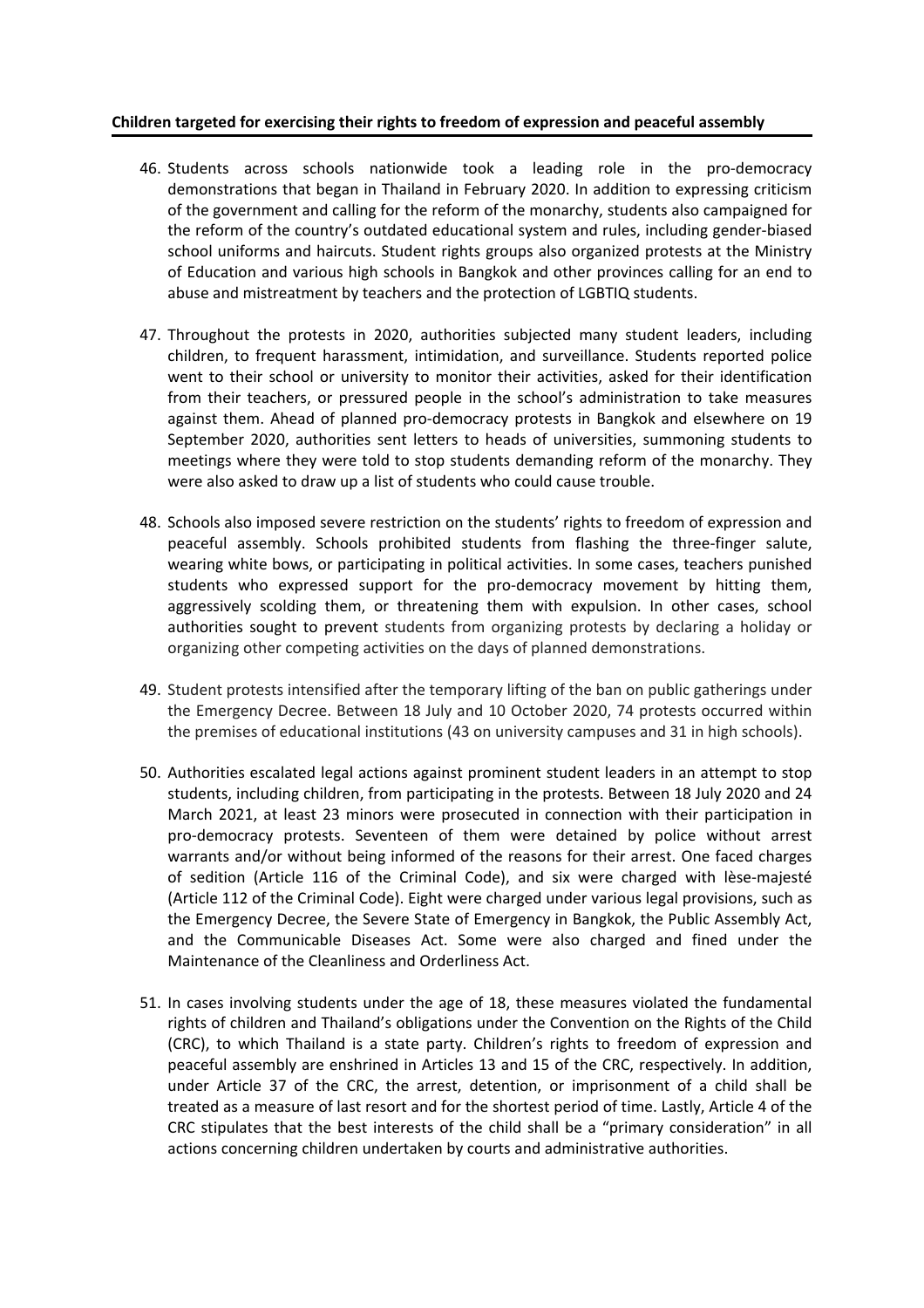# **Recommendations:**

- Cease all acts of harassment and intimidation against children in connection with the exercise of their rights to freedom of opinion and expression and freedom of peaceful assembly.
- Stop the arrest and detention of children in connection with the exercise of their rights to freedom of opinion and expression and freedom of peaceful assembly.

# **Enforced disappearances remain unaddressed**

- 52. During Thailand'<sup>s</sup> second UPR, the government accepted all 10 recommendations concerning enforced disappearances, including recommendations that called for: the ratification of the International Convention for the Protection of All Persons from Enforced Disappearance (ICPPED); the adoption of the Prevention and Suppression of Torture and Enforced Disappearance Bill; and addressing enforced disappearances. In addition, as part of it voluntary pledges and commitments, the government declared that Thailand would become <sup>a</sup> party to the ICPPED.
- 53. The commitments made by the government during Thailand'<sup>s</sup> second UPR have remained unfulfilled. Ratification of the ICPPED remains pending. On 10 March 2017, the NCPOappointed Parliament, the National Legislative Assembly (NLA), unanimously approved <sup>a</sup> resolution in favor of ratifying the ICPPED. However, at the time of this submission, the Thai government had not deposited the treaty with the UN Secretary-General, as required, or set <sup>a</sup> clear time frame to do so.
- 54. The government also continued in its failure to implement adequate measures to ensure prompt, thorough, credible, and impartial investigations into allegations of enforced disappearances. The Committee to Receive Complaints and Investigate Allegations of Torture and Enforced Disappearance, set up by the government in May 2017 and reappointed in November 2019, failed to undertake any concrete and effective actions to fulfill its mandate.
- 55. In addition, "enforced disappearance" as defined in international standards, is still not recognized as <sup>a</sup> criminal offense in Thailand'<sup>s</sup> legal system. The parliamentary approval of <sup>a</sup> draft Prevention and Suppression of Torture and Enforced Disappearance Act, which marked <sup>a</sup> positive step towards preventing torture, ill-treatment, and enforced disappearances in accordance with Thailand'<sup>s</sup> international obligations, remains pending. The draft law was initially adopted by the Cabinet in December 2016. However, in February 2017, the juntaappointed Parliament, the NLA, sent the draft law back to the Cabinet for further review. On 23 June 2020, the Cabinet approved the Justice Ministry'<sup>s</sup> latest draft of the Prevention and Suppression of Torture and Enforced Disappearance Act.
- 56. Despite the government'<sup>s</sup> claim of having resolved several cases of enforced disappearances since the country'<sup>s</sup> second UPR, as of May 2020, there were still 75 unresolved cases (including nine women) of enforced disappearances in Thailand in the database of the UN Working Group on Enforced or Involuntary Disappearances (WGEID). From May 2016 to May 2020, five new cases were transmitted to the WGEID.
- 57. Disappearances of activists continued to be reported in Thailand. In late August 2019, Od Sayavong, <sup>a</sup> 34-year-old Lao activist, disappeared in Bangkok. Od Sayavong was <sup>a</sup> member of "Free Lao", an informal group of Lao migrant workers and activists based in Bangkok and neighboring provinces that advocates for human rights and democracy in Laos. Od was last